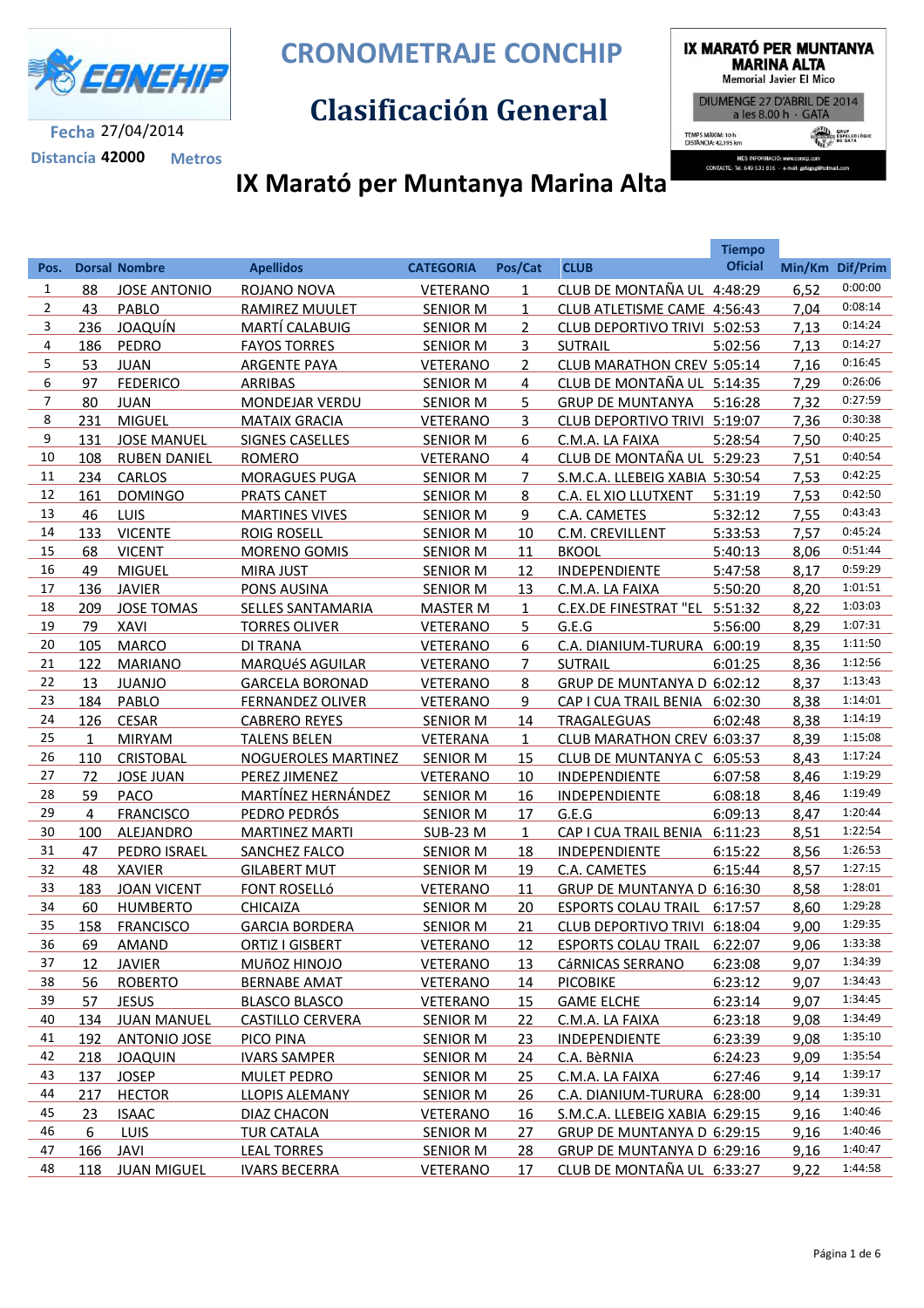|      |                |                              |                                          |                                    |                |                                                   | <b>Tiempo</b>  |                |                 |
|------|----------------|------------------------------|------------------------------------------|------------------------------------|----------------|---------------------------------------------------|----------------|----------------|-----------------|
| Pos. |                | <b>Dorsal Nombre</b>         | <b>Apellidos</b>                         | <b>CATEGORIA</b>                   | Pos/Cat        | <b>CLUB</b>                                       | <b>Oficial</b> |                | Min/Km Dif/Prim |
| 49   | 89             | <b>JOSE MIGUEL</b>           | PEREZ GOMIS                              | VETERANO                           | 18             | A TO TRAPO                                        | 6:37:49        | 9,28           | 1:49:20         |
| 50   | 220            | <b>JOSE ALFONSO</b>          | PUIGCERVER CALBO                         | <b>MASTER M</b>                    | $\overline{2}$ | GRUP DE MUNTANYA D 6:38:44                        |                | 9,30           | 1:50:15         |
| 51   | 115            | <b>OSCAR</b>                 | <b>CARBONELL ALARCON</b>                 | <b>SENIOR M</b>                    | 29             | grup de muntanya de m 6:39:50                     |                | 9,31           | 1:51:21         |
| 52   | $\overline{2}$ | <b>HECTOR</b>                | <b>VENGUT MOLL</b>                       | <b>SUB-23 M</b>                    | $\overline{2}$ | C.A. BèRNIA                                       | 6:42:01        | 9,34           | 1:53:32         |
| 53   | 70             | <b>DAVID</b>                 | <b>GARCIA VALDIVIESO</b>                 | <b>SENIOR M</b>                    | 30             | <b>MATAMON TRAIL</b>                              | 6:42:31        | 9,35           | 1:54:02         |
| 54   | 142            | PAU                          | NAVARRO MIñARRO                          | <b>SENIOR M</b>                    | 31             | <b>DIEDRE</b>                                     | 6:43:25        | 9,36           | 1:54:56         |
| 55   | 86             | <b>FRANCISCO JOSé</b>        | PONS COSTA                               | <b>MASTER M</b>                    | $\overline{3}$ | C.A. CAMETES                                      | 6:43:53        | 9,37           | 1:55:24         |
| 56   | 190            | PABLO                        | <b>MONTAGUD MORAGUES</b>                 | VETERANO                           | 19             | ELS LLOPS DE MANUEL                               | 6:45:25        | 9,39           | 1:56:56         |
| 57   | 203            | <b>JERONIMO</b>              | <b>CEBRIA GARZO</b>                      | VETERANO                           | 20             | INDEPENDIENTE                                     | 6:45:25        | 9,39           | 1:56:56         |
| 58   | 204            | <b>JOSé MANUEL</b>           | <b>FORTUNY MOLINA</b>                    | <b>SENIOR M</b>                    | 32             | TRIVOLTORS ALCASSER 6:45:56                       |                | 9,40           | 1:57:27         |
| 59   | 200            | <b>MARIO</b>                 | <b>MORET FORT</b>                        | <b>SENIOR M</b>                    | 33             | S.M.CLUB TRIATLO TRIV 6:45:56                     |                | 9,40           | 1:57:27         |
| 60   | 116            | <b>JAUME</b>                 | <b>SALVA TORRES</b>                      | <b>SENIOR M</b>                    | 34             | C.A. GATA                                         | 6:46:51        | 9,41           | 1:58:22         |
| 61   | 114            | <b>MANUEL</b>                | <b>ARLANDIS COTS</b>                     | <b>SENIOR M</b>                    | 35             | INDEPENDIENTE                                     | 6:47:36        | 9,42           | 1:59:07         |
| 62   | 195            | <b>JAVIER</b>                | <b>LOPEZ ORTEGA</b>                      | VETERANO                           | 21             | CLUB DE MONTAÑA UL 6:50:44                        |                | 9,47           | 2:02:15         |
| 63   | 78             | <b>VICENT</b>                | VIDAL SARRIÓ                             | VETERANO                           | 22             | CLUB DEPORTIVO TRIVI 6:52:40                      |                | 9,50           | 2:04:11         |
| 64   | 149            | <b>TONI</b>                  | <b>VICENS VIDAL</b>                      | VETERANO                           | 23             | INDEPENDIENTE                                     | 6:54:36        | 9,52           | 2:06:07         |
| 65   | 182            | <b>JOSE MANUEL</b>           | VARÓ FULLANA                             | <b>SENIOR M</b>                    | 36             | INDEPENDIENTE                                     | 6:54:36        | 9,52           | 2:06:07         |
| 66   | 20             | <b>EMILIO</b>                | LÓPEZ GALLEGO                            | <b>SENIOR M</b>                    | 37             | <b>IRUN CALP</b>                                  | 6:56:48        | 9,55           | 2:08:19         |
| 67   | 223            | <b>TINO</b>                  | FERRER PEIRÓ                             | VETERANO                           | 24             | FRANC BENEYTO RUNN 7:01:39                        |                | 10,02          | 2:13:10         |
| 68   | 228            | <b>RAMON</b>                 | <b>LLOPIS SABATER</b>                    | VETERANO                           | 25             | FRANC BENEYTO RUNN 7:01:40                        |                | 10,02          | 2:13:11         |
| 69   | 11             | <b>DAVID</b>                 | <b>GONZALEZ MANCHON</b>                  | <b>SENIOR M</b>                    | 38             | INDEPENDIENTE                                     | 7:02:38        | 10,04          | 2:14:09         |
| 70   | 226            | <b>JOSÉ ANTONIO</b>          | LÓPEZ CORDERO                            | VETERANO                           | 26             | CLUB DE MONTAÑA UL 7:05:15                        |                | 10,08          | 2:16:46         |
| 71   | 175            | <b>ENCARNA</b>               | CARDONA GOMEZ                            | <b>SENIOR F</b>                    | $\mathbf{1}$   | INDEPENDIENTE                                     | 7:05:15        | 10,08          | 2:16:46         |
| 72   | 151            | SANTIAGO                     | SIMÓ VIVÓ                                | VETERANO                           | 27             | INDEPENDIENTE                                     | 7:05:41        | 10,08          | 2:17:12         |
| 73   | 98             | <b>CARLOS</b>                | RAMOS CABRERA                            | VETERANO                           | 28             | INDEPENDIENTE                                     | 7:05:41        | 10,08          | 2:17:12         |
| 74   | 206            | <b>DAVID</b>                 | PALMER ESTEVAN                           | <b>SENIOR M</b>                    | 39             | <b>CRAZY RUNNERS</b>                              | 7:06:19        | 10,09          | 2:17:50         |
| 75   | 148            | LUIS                         | <b>OSCA GONZALVEZ</b>                    | VETERANO                           | 29             | INDEPENDIENTE                                     | 7:06:22        | 10,09          | 2:17:53         |
| 76   | 119            | <b>VICENT</b>                | <b>ACOSTA FRANCÉS</b>                    | <b>SENIOR M</b>                    | 40             | CLUB DEPORTIVO TRIVI 7:07:47                      |                | 10,11          | 2:19:18         |
| 77   | 132            | LLUIS                        | <b>IBAÑEZ MIRALLES</b>                   | <b>SENIOR M</b>                    | 41             | C.M.A. LA FAIXA                                   | 7:08:31        | 10,12          | 2:20:02         |
| 78   | 165            | <b>JOSé EMILIO</b>           | VELLÓ BERTOMEU                           | VETERANO                           | 30             | C.C. EL GARBI                                     | 7:10:03        | 10,14          | 2:21:34         |
| 79   | 42             | <b>ANTONI DAMIAN</b>         | <b>CASTRO LOPEZ</b>                      | <b>MASTER M</b>                    | 4              | A TO TRAPO                                        | 7:13:47        | 10,20          | 2:25:18         |
| 80   | 62             | <b>JUAN CARLOS</b>           | <b>CALDERON QUILLE</b>                   | <b>SENIOR M</b>                    | 42             | <b>ESPORTS COLAU TRAIL</b>                        | 7:14:55        | 10,21          | 2:26:26         |
| 81   | 14             | PEDRO LORENZO                |                                          | VETERANO                           | 31             |                                                   | 7:15:24        | 10,22          | 2:26:55         |
| 82   | 113            | <b>JOSE</b>                  | <b>POVEDA SABATER</b>                    |                                    | 32             | <b>GRUP DE MUNTANYA</b>                           |                | 10,24          | 2:28:11         |
| 83   | 76             |                              | <b>TERRATS SERRANO</b>                   | <b>VETERANO</b><br><b>VETERANO</b> | 33             | <b>GRUP DE MUNTANYA D 7:16:40</b>                 |                | 10,26          | 2:29:38         |
| 84   |                | <b>FRANCISCO</b>             | <b>AVILA GOMEZ</b><br><b>VERDU PEREZ</b> |                                    |                | CLUB DE MUNTANYA C 7:18:07<br>REAL DE GANDIA C.F. |                |                | 2:29:39         |
| 85   | 61<br>211      | <b>JAVIER</b><br><b>ELIA</b> | <b>DURÁ FRAU</b>                         | <b>MASTER M</b><br><b>SENIOR F</b> | 5              | C.A. DIANIUM-TURURA 7:18:09                       | 7:18:08        | 10,26<br>10,26 | 2:29:40         |
| 86   |                |                              |                                          |                                    | 2              |                                                   | 7:19:16        |                | 2:30:47         |
| 87   | 135            | JAVI                         | MARTINEZ SERRIÓ                          | <b>SENIOR M</b>                    | 43             | C.M.A. LA FAIXA                                   |                | 10,28          | 2:32:18         |
| 88   | 66             | <b>MERXE</b>                 | <b>MARTINEZ PINES</b>                    | <b>VETERANA</b>                    | 2              | <b>BKOOL</b>                                      | 7:20:47        | 10,30          | 2:32:19         |
| 89   | 160            | <b>ROBERTO</b>               | PICORNELL ALEMANY                        | <b>SENIOR M</b>                    | 44             | <b>G.E. CARENA TRAIL</b>                          | 7:20:48        | 10,30          | 2:34:14         |
| 90   | 9              | <b>JORDI</b>                 | <b>JORRO RAMON</b>                       | <b>SENIOR M</b><br><b>SENIOR M</b> | 45             | C.A. DIANIUM-TURURA 7:22:43                       |                | 10,32          | 2:39:41         |
| 91   | 65             | <b>JUAN JOSE</b>             | <b>GRAU CALLE</b>                        |                                    | 46             | <b>MATAMON TRAIL</b>                              | 7:28:10        | 10,40          | 2:40:12         |
| 92   | 3              | <u>JULIÁN A.</u>             | <b>SIGNES SIGNES</b>                     | <b>VETERANO</b>                    | 34             | G.E.G                                             | 7:28:41        | 10,41          | 2:40:14         |
|      | 41             | <b>ONOFRE</b>                | <b>JUAN SENDRA</b>                       | <b>SENIOR M</b>                    | 47             | <b>INDEPENDIENTE</b>                              | 7:28:43        | 10,41          | 2:44:04         |
| 93   | 28             | SALVA                        | SEGUÍ PASCUAL                            | <b>SENIOR M</b>                    | 48             | <b>SUTRAIL</b>                                    | 7:32:33        | 10,47          | 2:48:01         |
| 94   | 87             | <b>MATIES</b>                | SALVÀ BORONAT                            | <b>VETERANO</b>                    | 35             | <b>INDEPENDIENTE</b>                              | 7:36:30        | 10,52          | 2:48:03         |
| 95   | 214            | <b>ALEJANDRO</b>             | PEREZ LOZANO                             | <b>VETERANO</b>                    | 36             | <b>INDEPENDIENTE</b>                              | 7:36:32        | 10,52          |                 |
| 96   | 169            | PERE JOAN                    | LLORET CAMARGO                           | <b>VETERANO</b>                    | 37             | GRUP DE MUNTANYA D 7:38:42                        |                | 10,55          | 2:50:13         |
| 97   | 84             | <b>JOAN</b>                  | <b>MOMPÓ MORANT</b>                      | <b>SUB-23 M</b>                    | 3              | <b>TIRA TU DAVANT</b>                             | 7:38:53        | 10,56          | 2:50:24         |
| 98   | 81             | ARMANDO                      | <b>GOMEZ CALABUIG</b>                    | <b>SENIOR M</b>                    | 49             | <b>TIRA TU DAVANT</b>                             | 7:38:54        | 10,56          | 2:50:25         |
| 99   | 35             | <b>JOSEP VICENT</b>          | <b>MOLTO MORELL</b>                      | <b>VETERANO</b>                    | 38             | <b>ENGANXA'T A CORRER</b>                         | 7:40:58        | 10,59          | 2:52:29         |
| 100  | 145            | VERENA                       | <b>LEVY CÁCERES</b>                      | <b>SENIOR F</b>                    | 3              | <b>INDEPENDIENTE</b>                              | 7:41:40        | 10,60          | 2:53:11         |
| 101  | 85             | BIBIÀ                        | ORTÍ TABERNER                            | <b>SENIOR M</b>                    | 50             | METAESPORT                                        | 7:44:05        | 11,03          | 2:55:36         |
| 102  | 219            | <b>SALVADOR</b>              | <b>MAS I ESTELA</b>                      | <b>MASTER M</b>                    | 6              | <u>C.A. BÈRNIA</u>                                | 7:44:15        | 11,03          | 2:55:46         |
| 103  | 157            | <b>JOAN</b>                  | <b>MORANT ANDRES</b>                     | <b>SENIOR M</b>                    | 51             | <b>G.E. CARENA TRAIL</b>                          | 7:45:27        | 11,05          | 2:56:58         |
| 104  | 146            | <b>MIGUEL ANGEL</b>          | <b>BARQUERO BAÑOS</b>                    | <b>SENIOR M</b>                    | 52             | ASM REGION DE MURCI 7:46:51                       |                | 11,07          | 2:58:22         |
| 105  | 173            | <b>JOSE ANDRES</b>           | <b>MARTINEZ GUERRERO</b>                 | <b>VETERANO</b>                    | 39             | SPOR-TI                                           | 7:46:51        | 11,07          | 2:58:22         |
| 106  | 230            | <b>JUANMI</b>                | <b>MOLINES TORMO</b>                     | <b>VETERANO</b>                    | 40             | FRANC BENEYTO RUNN 7:47:22                        |                | 11,08          | 2:58:53         |
| 107  | 22             | <b>JOSE</b>                  | <b>ABELLAN CORBÍ</b>                     | <b>SENIOR M</b>                    | 53             | <b>GRUP DE MUNTANYA</b>                           | 7:49:46        | 11,11          | 3:01:17         |
| 108  | 199            | <b>JESUS</b>                 | <b>CAVA MAURICIO</b>                     | <b>SENIOR M</b>                    | 54             | TRIVOLTORS ALCASSER 7:49:49                       |                | 11,11          | 3:01:20         |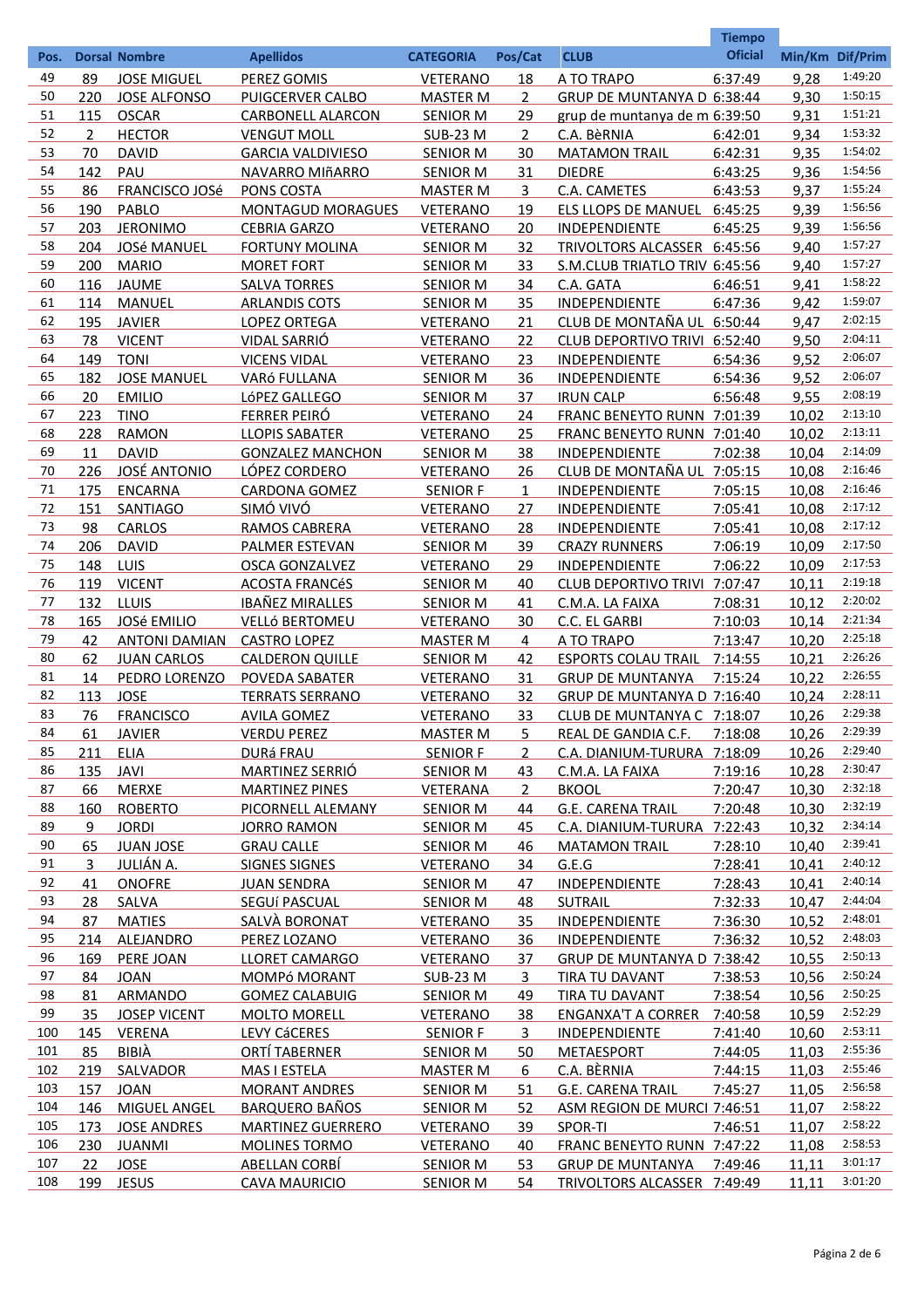|      |     |                                |                          |                  |                |                                    | <b>Tiempo</b>  |              |                 |
|------|-----|--------------------------------|--------------------------|------------------|----------------|------------------------------------|----------------|--------------|-----------------|
| Pos. |     | <b>Dorsal Nombre</b>           | <b>Apellidos</b>         | <b>CATEGORIA</b> | Pos/Cat        | <b>CLUB</b>                        | <b>Oficial</b> |              | Min/Km Dif/Prim |
| 109  | 171 | <b>CARLOS</b>                  | <b>SUAREZ BORRAS</b>     | VETERANO         | 41             | INDEPENDIENTE                      | 7:52:36        | 11,15        | 3:04:07         |
| 110  | 125 | <b>ANTONIO</b>                 | <b>MARIN LOPEZ</b>       | <b>SENIOR M</b>  | 55             | INDEPENDIENTE                      | 7:53:07        | 11,16        | 3:04:38         |
| 111  | 141 | <b>FRANCISCO JOSE</b>          | <b>MONFORT OLIVER</b>    | <b>SENIOR M</b>  | 56             | C.M.A. LA FAIXA                    | 7:53:38        | 11,17        | 3:05:09         |
| 112  | 188 | <b>MARKO</b>                   | POLO "EL JABALÍ" GONZA   | <b>SENIOR M</b>  | 57             | ELS CARAGOLS AGOSTE 7:54:17        |                | 11,18        | 3:05:48         |
| 113  | 71  | DÍDAC JOSEP                    | <b>GARCIA I PÉREZ</b>    | VETERANO         | 42             | GRUP DE MUNTANYA D 7:56:40         |                | 11,21        | 3:08:11         |
| 114  | 167 | <b>MANUEL</b>                  | BERENGUER MARTINEZ       | <b>SENIOR M</b>  | 58             | INDEPENDIENTE                      | 7:57:01        | 11,21        | 3:08:32         |
| 115  | 174 | <b>DAVID</b>                   | PEREZ ALFONSO            | <b>SENIOR M</b>  | 59             | INDEPENDIENTE                      | 7:57:01        | 11,21        | 3:08:32         |
| 116  | 82  | ADELAIDA                       | <b>AGUILAR PUCHOL</b>    | VETERANA         | 3              | INDEPENDIENTE                      | 7:57:49        | 11,23        | 3:09:20         |
| 117  | 163 | <b>JOAN CARLES</b>             | <b>CAMBRILS CAMARENA</b> | VETERANO         | 43             | C.E. DORSAL 19                     | 7:57:49        | 11,23        | 3:09:20         |
| 118  | 185 | MIGUEL ÁNGEL                   | CAYUELA GÓMEZ            | VETERANO         | 44             | DEPORTES MACHT 1 ALI 7:57:58       |                | 11,23        | 3:09:29         |
| 119  | 180 | <b>NARCISO</b>                 | HERNANDEZ HERNANDEZ      | <b>SENIOR M</b>  | 60             | INDEPENDIENTE                      | 7:57:59        | 11,23        | 3:09:30         |
| 120  | 95  | <b>RAMON</b>                   | <b>GARCIA FERRER</b>     | <b>VETERANO</b>  | 45             | A TO TRAPO                         | 7:59:03        | 11,24        | 3:10:34         |
| 121  | 124 | JESÚS                          | <b>SANTANA RÓDENAS</b>   | <b>SENIOR M</b>  | 61             | A TO TRAPO                         | 8:00:57        | 11,27        | 3:12:28         |
| 122  | 198 | <b>JOXE</b>                    | FERNÁNDEZ PLAZAOLA       | <b>SENIOR M</b>  | 62             | CLUB DE MUNTANYA C 8:03:05         |                | 11,30        | 3:14:36         |
| 123  | 130 | <b>RICARDO</b>                 | <b>SOLER FERRER</b>      | <b>SENIOR M</b>  | 63             | C.M.A. LA FAIXA                    | 8:05:31        | 11,34        | 3:17:02         |
| 124  | 168 | <b>JUAN</b>                    | MAñEZ ADELANTADO         | <b>SENIOR M</b>  | 64             | PATERNA RUNNERS                    | 8:06:48        | 11,35        | 3:18:19         |
| 125  | 229 | PERE                           | <b>FULLANA VIVES</b>     | <b>SENIOR M</b>  | 65             | C.A. BèRNIA                        | 8:09:00        | 11,39        | 3:20:31         |
| 126  | 94  | <b>DAVID</b>                   | <b>GIL PELLUCH</b>       | <b>SENIOR M</b>  | 66             | A TO TRAPO                         | 8:12:01        | 11,43        | 3:23:32         |
| 127  | 120 | <b>JULIAN</b>                  | MOYA JURADO              | VETERANO         | 46             | A TO TRAPO                         | 8:12:02        | 11,43        | 3:23:33         |
| 128  | 129 | <b>DAVID</b>                   | <b>FELIU SALVA</b>       | VETERANO         | 47             | C.M.A. LA FAIXA                    | 8:14:41        | 11,47        | 3:26:12         |
| 129  | 225 | SEBASTIÁN                      | <b>OSÁCAR</b>            | <b>SENIOR M</b>  | 67             | <b>CLUB MOUNTAIN LLEBE 8:16:15</b> |                | 11,49        | 3:27:46         |
| 130  | 101 | <b>JUAN MANUEL</b>             | <b>APARICIO GARCIA</b>   | <b>MASTER M</b>  | 7              | A TO TRAPO                         | 8:16:52        | 11,50        | 3:28:23         |
| 131  | 77  | <b>JOSE MARÍA</b>              | <b>ORTS SORIANO</b>      | <b>SENIOR M</b>  | 68             | CLUB DE MUNTANYA C 8:17:25         |                | 11,51        | 3:28:56         |
| 132  | 54  | FRANCISCO JAVIER MOLINES SALVA |                          | <b>SENIOR M</b>  | 69             | INDEPENDIENTE                      | 8:18:26        | 11,52        | 3:29:57         |
| 133  | 55  | <b>JAVIER</b>                  | <b>ESPASA MULET</b>      | <b>SENIOR M</b>  | 70             | INDEPENDIENTE                      | 8:18:33        | 11,52        | 3:30:04         |
| 134  | 189 | <b>ANTHONY</b>                 | <b>LOPSSON KNIGHT</b>    | <b>SENIOR M</b>  | 71             | ELS CARAGOLS AGOSTE 8:25:30        |                | 12,02        | 3:37:01         |
| 135  | 194 | <b>MARIA JOSE</b>              | <b>FERRIS SAHUQUILLO</b> | <b>SENIOR F</b>  | $\overline{4}$ | <b>INDEPENDIENTE</b>               | 8:28:11        | 12,06        | 3:39:42         |
| 136  | 191 | <b>JUAN ANDRES</b>             | <b>MARTINEZ PONS</b>     | <b>SENIOR M</b>  | 72             | INDEPENDIENTE                      | 8:28:14        | 12,06        | 3:39:45         |
| 137  | 144 | ÁNGEL                          | <b>TORTOSA APARICIO</b>  | <b>MASTER M</b>  | 8              | C.A. ENGUERA                       | 8:28:45        | 12,07        | 3:40:16         |
| 138  | 93  | <b>JESUS</b>                   | <b>UBEDA COLOMER</b>     | <b>SENIOR M</b>  | 73             | C.A. ENGUERA                       | 8:28:46        | 12,07        | 3:40:17         |
| 139  | 159 | PAU                            | <b>ENGUIX BATALLER</b>   | <b>SENIOR M</b>  | 74             | CAP I CUA TRAIL BENIA 8:28:46      |                | 12,07        | 3:40:17         |
| 140  | 235 | <b>BERNARDO</b>                | <b>GALÁN GIL</b>         | <b>SENIOR M</b>  | 75             | <b>CLUB CORRIOL XTREM</b>          | 8:30:25        | 12,09        | 3:41:56         |
| 141  | 67  | <b>DAVID</b>                   | <b>BRIA GONZALEZ</b>     | <b>SENIOR M</b>  | 76             | <b>MATAMON TRAIL</b>               | 8:30:26        | 12,09        | 3:41:57         |
| 142  | 123 | PEDRO                          | <b>SALORT</b>            | <b>VETERANO</b>  | 48             | MULTIESPORT MARINA 8:30:50         |                | 12,10        | 3:42:21         |
| 143  | 212 | <b>DAVID</b>                   | <b>FRESNEDA ARMELL</b>   | VETERANO         | 49             | MULTIESPORT MARINA 8:30:52         |                | 12,10        | 3:42:23         |
| 144  | 30  | <b>JOSE MIGUEL</b>             | <b>MULET PONS</b>        | <b>SENIOR M</b>  | 77             | <b>C.A. ESPORTS COLAU</b>          | 8:32:14        | 12,12        | 3:43:45         |
| 145  | 31  | PABLO                          | DELGADO DOMINGUEZ        | <b>SENIOR M</b>  | 78             | <b>C.A. ESPORTS COLAU</b>          | 8:32:16        | 12,12        | 3:43:47         |
| 146  | 73  | <b>ALVAN</b>                   | SALVA ESTRUGO            | <b>SUB-23 M</b>  | 4              | G.E.G                              | 8:33:02        | 12,13        | 3:44:33         |
| 147  | 33  | <b>ROBERT</b>                  | <b>TENT COSTA</b>        | <b>VETERANO</b>  | 50             | INDEPENDIENTE                      | 8:34:41        | 12,15        | 3:46:12         |
| 148  | 193 | <b>DAVID</b>                   | GIL CERDá                | <b>SENIOR M</b>  | 79             | <b>INDEPENDIENTE</b>               | 8:34:42        | 12,15        | 3:46:13         |
| 149  | 155 | <b>JULIO</b>                   | <b>SIGALAT GREGORI</b>   | <b>SENIOR M</b>  | 80             | <b>INDEPENDIENTE</b>               | 8:34:42        | <u>12,15</u> | 3:46:13         |
| 150  | 156 | <b>RUBEN</b>                   | <b>GREGORI ESCRIVA</b>   | <b>SENIOR M</b>  | 81             | <b>G.E. CARENA TRAIL</b>           | 8:36:29        | 12,18        | 3:48:00         |
| 151  | 8   | <b>JOSE</b>                    | <b>IBANYEZ ORTOLÀ</b>    | <b>VETERANO</b>  | 51             | C.A. DIANIUM-TURURA 8:39:21        |                | 12,22        | 3:50:52         |
| 152  | 18  | <b>LLORENC</b>                 | MAS HERNÁNDEZ            | <b>SENIOR M</b>  | 82             | C.A. CORREMUNDOS                   | 8:42:26        | 12,26        | 3:53:57         |
| 153  | 187 | <b>IVAN</b>                    | <b>CABALLERO POZA</b>    | <b>SENIOR M</b>  | 83             | ELS CARAGOLS AGOSTE 8:46:33        |                | 12,32        | 3:58:04         |
| 154  | 213 | ARMIN                          | LENZ                     | <b>SUB-23 M</b>  | 5              | <b>INDEPENDIENTE</b>               | 8:50:36        | 12,38        | 4:02:07         |
| 155  | 99  | <b>SONIA</b>                   | RAMIREZ MULET            | <b>SENIOR F</b>  | 5 <sub>2</sub> | <b>INDEPENDIENTE</b>               | 8:52:46        | 12,41        | 4:04:17         |
| 156  | 232 | <b>ABEL</b>                    | CAñIZARES DOMENECH       | <b>SENIOR M</b>  | 84             | <b>IRONHELP</b>                    | 8:52:59        | 12,41        | 4:04:30         |
| 157  | 153 | <b>JUAN</b>                    | <b>MOLL CALATRAVA</b>    | <b>SENIOR M</b>  | <u>85</u>      | S.M.CLUB ATLETISMO C 8:57:13       |                | 12,47        | 4:08:44         |
| 158  | 216 | JAUME                          | <b>FERRER COSTA</b>      | <b>SENIOR M</b>  | <u>86</u>      | C.A. CAMETES                       | 9:01:05        | 12,53        | 4:12:36         |
| 159  | 58  | J. DANIEL                      | <b>ESCRIVA SIGNES</b>    | VETERANO         | 52             | COLLA EXCURSIONISTA 9:01:14        |                | 12,53        | 4:12:45         |
| 160  | 128 | <u>JUAN JOSé</u>               | <b>LLORCA BOSCH</b>      | <b>SENIOR M</b>  | 87             | A TO TRAPO                         | 9:04:06        | 12,57        | 4:15:37         |
| 161  | 75  | <b>FRANCISCO</b>               | <b>BORT FABREGAT</b>     | <b>VETERANO</b>  | 53             | C.A. L'ELIANA RUNNING 9:05:23      |                | 12,59        | 4:16:54         |
| 162  | 5   | <b>ENRIQUE</b>                 | <b>GILABERT ALBORS</b>   | <b>VETERANO</b>  | 54             | <b>INDEPENDIENTE</b>               | 9:11:22        | 13,08        | 4:22:53         |
| 163  | 179 | RAFAEL                         | <b>BERNABEU PEREZ</b>    | <b>MASTER M</b>  | 9              | <b>INDEPENDIENTE</b>               | 9:12:50        | 13,10        | 4:24:21         |
| 164  | 143 | <b>LISARDO</b>                 | POLLAN VALDERREY         | <b>MASTER M</b>  | <u>10</u>      | <b>INDEPENDIENTE</b>               | 9:12:50        | 13,10        | 4:24:21         |
| 165  | 44  | <b>EDUARDO</b>                 | <b>BEAMONTE CÓRDOBA</b>  | <b>VETERANO</b>  | <u>55</u>      | S.M.CLUB ATLETISMO C 9:15:10       |                | 13,13        | 4:26:41         |
| 166  | 51  | <b>VICENTE</b>                 | <b>FERRI DURA</b>        | <b>VETERANO</b>  | <u>56</u>      | SM CLUB DE ATLETISME 9:24:58       |                | 13,27        | 4:36:29         |
| 167  | 50  | LAURA                          | PEREZ PEREZ              | VETERANA         | 4              | SM CLUB DE ATLETISME 9:24:58       |                | 13,27        | 4:36:29         |
| 168  | 52  | <b>SALVADOR</b>                | <b>SAVALL MENA</b>       | <b>SENIOR M</b>  | 88             | C.A. LLEBEIG XABIA                 | 9:25:22        | 13,28        | 4:36:53         |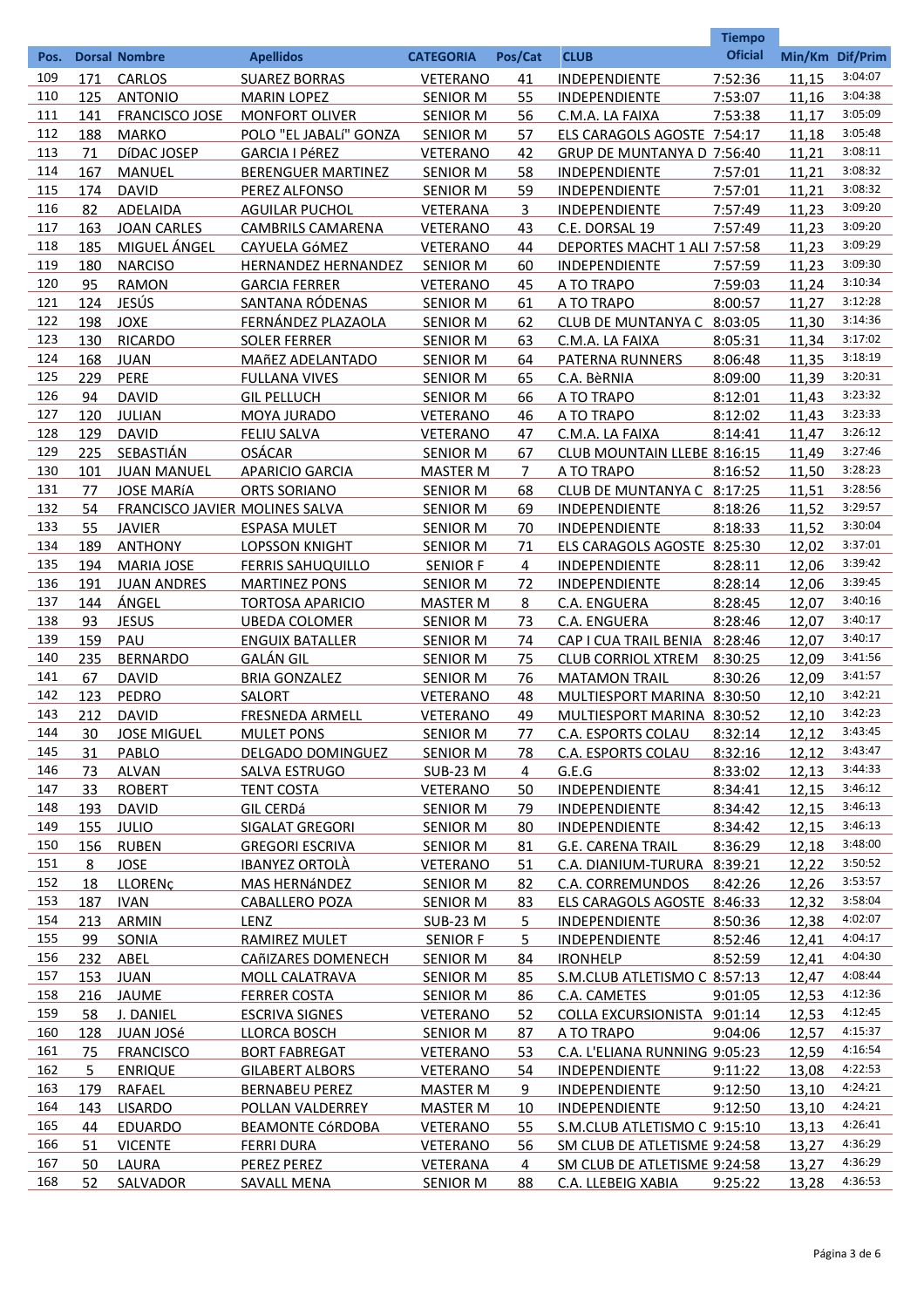|      |     |                       |                          |                  |         |                               | <b>Tiempo</b>  |       |                 |
|------|-----|-----------------------|--------------------------|------------------|---------|-------------------------------|----------------|-------|-----------------|
| Pos. |     | <b>Dorsal Nombre</b>  | <b>Apellidos</b>         | <b>CATEGORIA</b> | Pos/Cat | <b>CLUB</b>                   | <b>Oficial</b> |       | Min/Km Dif/Prim |
| 169  | 21  | ANDREU                | <b>BERTOMEU PICÓ</b>     | <b>SENIOR M</b>  | 89      | S. M. CLUB D'ATLETISM 9:30:54 |                | 13,36 | 4:42:25         |
| 170  | 27  | <b>PEP</b>            | <b>GINESTAR SALVà</b>    | <b>SENIOR M</b>  | 90      | C.A. GATA                     | 9:32:37        | 13,38 | 4:44:08         |
| 171  | 150 | <b>MIGUEL</b>         | <b>SIGNES HERRERO</b>    | <b>SENIOR M</b>  | 91      | INDEPENDIENTE                 | 9:32:37        | 13,38 | 4:44:08         |
| 172  | 74  | LUIS RAMÓN            | <b>LILLO GRANELL</b>     | <b>MASTER M</b>  | 11      | C.A. L'ELIANA RUNNING 9:36:46 |                | 13,44 | 4:48:17         |
| 173  | 121 | <b>MIQUEL</b>         | <b>GRIMALT ESCORTELL</b> | <b>SENIOR M</b>  | 92      | <b>INDEPENDIENTE</b>          | 9:36:47        | 13,44 | 4:48:18         |
| 174  | 127 | <b>JOSE FRANCISCO</b> | <b>GOSALBEZ IVORRA</b>   | VETERANO         | 57      | A TO TRAPO                    | 9:39:39        | 13,48 | 4:51:10         |
| 175  | 96  | ANGEL                 | PARRA MARTINEZ           | <b>SENIOR M</b>  | 93      | A TO TRAPO                    | 9:39:39        | 13,48 | 4:51:10         |
| 176  | 102 | <b>JOSE JAIME</b>     | <b>AGUSTIN VALLES</b>    | <b>MASTER M</b>  | 12      | S.M.CLUB ATLETISMO C 9:41:22  |                | 13,51 | 4:52:53         |
| 177  | 202 | <b>WILLIAM EDWARD</b> | <b>MORA PEREZ</b>        | <b>MASTER M</b>  | 13      | S.M.CLUB ATLETISMO C 9:41:22  |                | 13,51 | 4:52:53         |
| 178  | 25  | <b>FEDERICO</b>       | PINEDO GOMEZ             | <b>SENIOR M</b>  | 94      | <b>INDEPENDIENTE</b>          | 9:50:44        | 14,04 | 5:02:15         |
| 179  | 104 | <b>JOAN FRANCESC</b>  | <b>CASELLES LLOBELL</b>  | <b>VETERANO</b>  | 58      | C.A. CORREMUNDOS              | 9:52:23        | 14,06 | 5:03:54         |
| 180  | 103 | <b>ANTONIA</b>        | SALVÀ MULET              | VETERANA         | 5.      | C.A. CORREMUNDOS              | 9:52:23        | 14,06 | 5:03:54         |
| 181  | 24  | <b>FRANCISCO</b>      | <b>SALVA OLIVER</b>      | <b>SENIOR M</b>  | 95      | G.E.G                         | 9:56:46        | 14,13 | 5:08:17         |
| 182  | 138 | <b>VICENT</b>         | <b>GINESTAR GRIMALT</b>  | <b>SENIOR M</b>  | 96      | C.M.A. LA FAIXA               | 9:56:55        | 14,13 | 5:08:26         |
| 183  | 207 | <b>JAVIER</b>         | <b>MORENO MOLERO</b>     | <b>SENIOR M</b>  | 97      | <b>INDEPENDIENTE</b>          | 9:57:20        | 14,13 | 5:08:51         |
| 184  | 181 | <b>JESUS</b>          | <b>LOPEZ BAñON</b>       | <b>MASTER M</b>  | 14      | GRUP DE MUNTANYA D 9:57:20    |                | 14,13 | 5:08:51         |
| 185  | 162 | SONIA                 | WEBER                    | VETERANA         | 6       | GRUP DE MUNTANYA D10:01:31    |                | 14,19 | 5:13:02         |
| 186  | 164 | <b>ANA</b>            | <b>GUEVARA MARFIL</b>    | <b>VETERANA</b>  | 7       | GRUP DE MUNTANYA D 10:01:31   |                | 14,19 | 5:13:02         |
| 187  | 224 | <b>VICENTE</b>        | SALVÀ BOLUFER            | <b>MASTER M</b>  | 15      | <b>INDEPENDIENTE</b>          | 10:02:50       | 14,21 | 5:14:21         |
| 188  | 210 | <b>JUAN ANTONIO</b>   | PASCUAL ESCRIVÁ          | <b>MASTER M</b>  | 16      | <b>INDEPENDIENTE</b>          | 10:33:03       | 15.04 | 5:44:34         |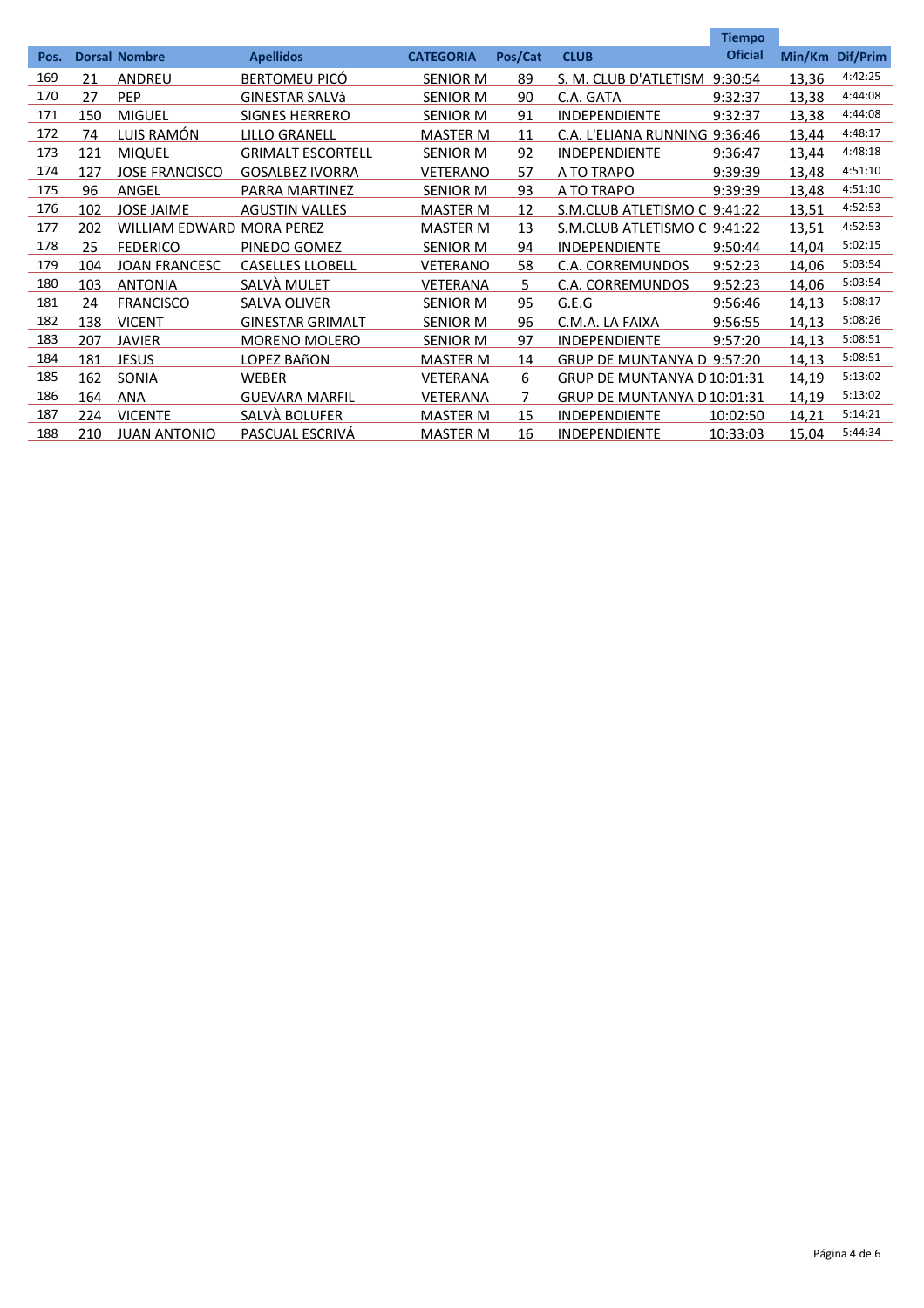|                              |                        |                                        |                                                   | <b>Tiempo</b>   |                 |
|------------------------------|------------------------|----------------------------------------|---------------------------------------------------|-----------------|-----------------|
| <b>Dorsal Nombre</b><br>Pos. |                        | <b>Apellidos</b>                       | <b>CATEGORIA</b><br>Pos/Cat<br><b>CLUB</b>        | <b>Oficial</b>  | Min/Km Dif/Prim |
|                              | <b>NO PRESENTADOS</b>  |                                        |                                                   |                 |                 |
|                              | 170 ANA BELEN          | <b>JUÁREZ PASTOR</b>                   | <b>INDEPENDIENTE</b>                              | <b>VETERANA</b> |                 |
|                              | 172 ANA ISABEL         | <b>LOPEZ RUIZ</b>                      | <b>INDEPENDIENTE</b>                              | <b>VETERANA</b> |                 |
|                              | 208 ANTONIO            | <b>RIBERA MATA</b>                     | <b>LA FOIA.COM-ONIL</b>                           | <b>VETERANO</b> |                 |
| 233                          |                        | <b>ANTONIO EUGENIO GRIMALT BOLUFER</b> | <b>INDEPENDIENTE</b>                              | <b>SENIOR M</b> |                 |
| 40                           | <b>ARMANDO JOSé</b>    | <b>VILA GARCÍA</b>                     | <b>INDEPENDIENTE</b>                              | <b>VETERANO</b> |                 |
| 10                           | <b>AURELIO</b>         | <b>RAMON FERNANDEZ INDEPENDIENTE</b>   |                                                   | <b>SENIOR M</b> |                 |
|                              | 205 BEATRIZ            | <b>MARTINEZ LLOPIS</b>                 | <b>SUTRAIL</b>                                    | <b>VETERANA</b> |                 |
| 112                          | <b>BENJAMIN</b>        | <b>FURIO ESCRIVA</b>                   | <b>INDEPENDIENTE</b>                              | <b>VETERANO</b> |                 |
| 26                           | <b>CARLOS</b>          | <b>ESQUITINO OROVAY INDEPENDIENTE</b>  |                                                   | <b>SENIOR M</b> |                 |
| 34                           | <b>DIEGO J.</b>        | <b>SÁNCHEZ SÁNCHEZ</b>                 | <b>INDEPENDIENTE</b>                              | <b>VETERANO</b> |                 |
| 92                           | <b>EMILIO</b>          | <b>CARNEROS JORDAN</b>                 | <b>CLUB DE MONTAÑA ULT</b>                        | <b>SENIOR M</b> |                 |
|                              | 222 ERNEST             | <b>BLASBERG</b>                        | <b>INDEPENDIENTE</b>                              | <b>MASTER M</b> |                 |
|                              | <b>154 FERNANDO</b>    | <b>SENDRA ALCINA</b>                   | <b>INDEPENDIENTE</b>                              | <b>SENIOR M</b> |                 |
|                              | 106 FRANCISCO          | <b>MORENO AGUADO</b>                   | <b>C.A. DIANIUM-TURURAC</b>                       | <b>VETERANO</b> |                 |
| 17                           | <b>FRANCISCO JESÚS</b> | <b>RICO RICO</b>                       | <b>GRUP DE MUNTANYA M</b>                         | <b>SENIOR M</b> |                 |
| 19                           | <b>FRANCISCO JOSE</b>  | <b>MOYA GARCIA</b>                     | <b>INDEPENDIENTE</b>                              | <b>VETERANO</b> |                 |
| 227                          | <b>GERMÁN</b>          | <b>DURILLO VALLÉS</b>                  | <b>C.A. CORREMUNDOS</b>                           | <b>SENIOR M</b> |                 |
| 36                           | <b>GUILLEM</b>         |                                        | <b>MARTINEZ DE COSSÍO C.A. EL FARO L'ALFÀS DE</b> | <b>VETERANO</b> |                 |
|                              | <b>196 IBAN</b>        |                                        | PLAZAOLA FERNAND CLUB DE MUNTANYA CX              | <b>SENIOR M</b> |                 |
|                              | <b>152 IñIGO</b>       | <b>ITURRALDE COLLANT INDEPENDIENTE</b> |                                                   | <b>SENIOR M</b> |                 |
|                              | <b>7</b> ISAÏES        | FAYOS MOLLÀ                            | <b>C.A. DIANIUM-TURURAC</b>                       | <b>MASTER M</b> |                 |
|                              | 109 JAIME              | <b>BORONAT PEDROS INDEPENDIENTE</b>    |                                                   | <b>MASTER M</b> |                 |
|                              | 16 JAIME               | ORTUñO DEVESA                          | C.A. LLEBEIG XABIA                                | <b>VETERANO</b> |                 |
|                              | <b>37 JAIME ONOFRE</b> | SIGNES CASELLES ATLETISME GATA         |                                                   | <b>SENIOR M</b> |                 |
|                              | 39 JAUME               | <b>ROS FAR</b>                         | S.M.C.A. LLEBEIG XABIA-                           | <b>SENIOR M</b> |                 |
|                              | 215 JAVIER             | DE TRINCHERÍA CAM INDEPENDIENTE        |                                                   | <b>VETERANO</b> |                 |
|                              | 176 JAVIER             | DELGADO GÓMEZ C.E. COLAU               |                                                   | <b>SENIOR M</b> |                 |
|                              | <b>63 JOANFRAN</b>     |                                        | BAÑULS ESCOLANO REAL DE GANDIA C.F.               | <b>VETERANO</b> |                 |
|                              | 139 JORGE              | <b>SIGNES SOLER</b>                    | C.M.A. LA FAIXA                                   | <b>VETERANO</b> |                 |
|                              | 32 JORGE               | <i><b>TORRE MARTINEZ</b></i>           | <b>APER ALCOI</b>                                 | <b>SENIOR M</b> |                 |
|                              |                        |                                        |                                                   |                 |                 |